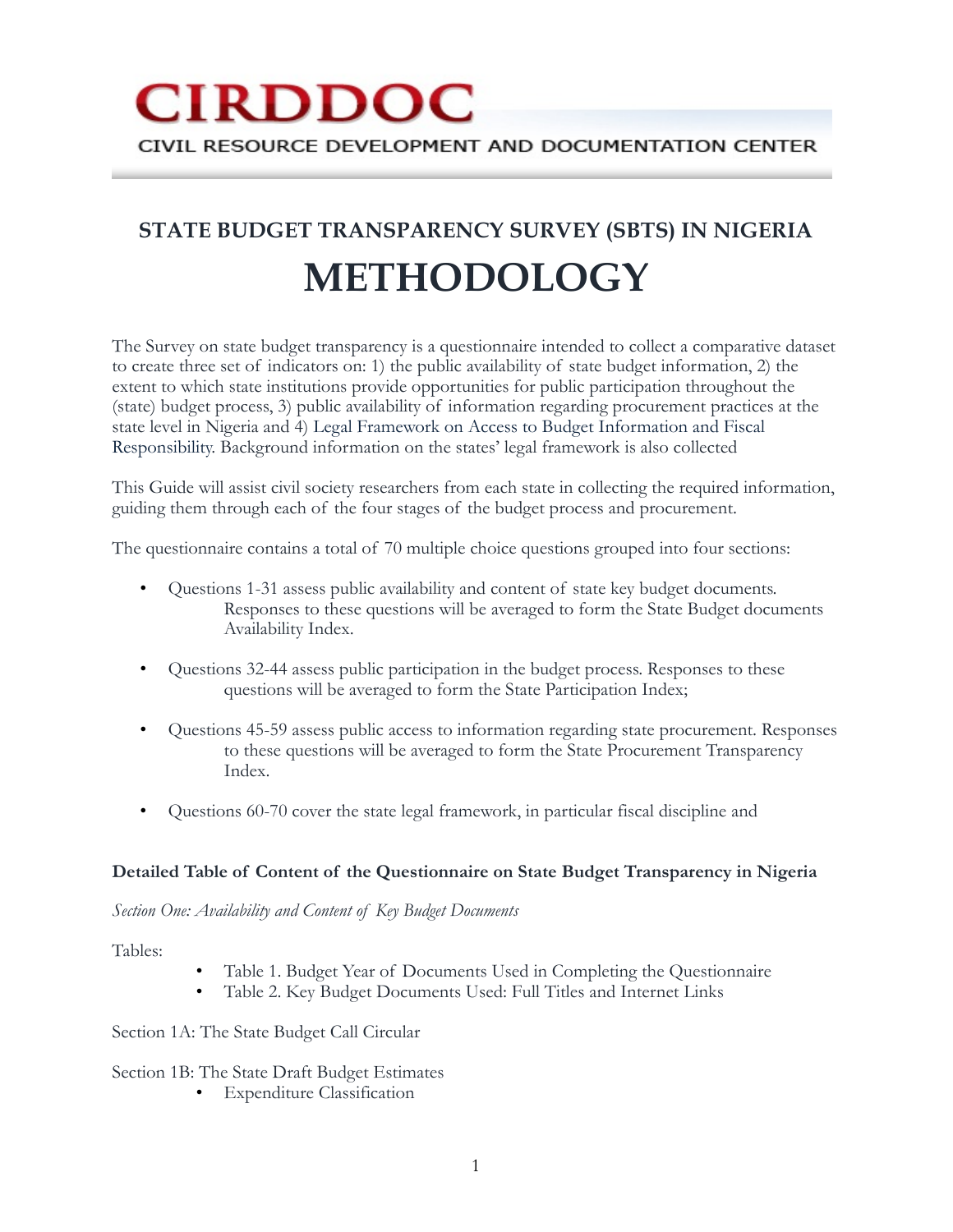### CIVIL RESOURCE DEVELOPMENT AND DOCUMENTATION CENTER

- Revenue
- Performance Targets

Section 1C: The State Budget Appropriation Law

Section 1D: The State Citizens Budget

Section 1E: Budget Implementation Reports

- **State Quarterly Report**
- State Mid-Year Review
- State Accountant General's Report

Section 1F: The State Auditor General's Report

*Section Two: Public Participation* 

*Section Three: Public Availability of Information regarding Procurement* 

### *Section Four: Legal Framework: Access to Information and Fiscal Responsibility*

Please note that the questionnaire evaluates publicly available information issued by the state government, but do not address the availability of information at the federal government level. Also, the majority of the questions ask about what occurs in practice, rather than about the requirements that may exist in law.

All of the questions are constructed so as to capture easily observable phenomena. Researchers completing the questionnaire and peer reviewers commenting on it are asked to provide evidence for their responses. The evidence can take the form of a reference to a page/chapter/section of a budget document, a law, or other public document; a public statement by a government official (please specify date of statement, name of government official and where possible transcribe the statement verbatim); or a face-to-face interview with a government official or other knowledgeable party (again, please specify date of interview, name of interviewee(s), and detailed reporting of the interview or  $-$  if very long  $-$  a summary).

The survey questions are not intended to evaluate the quality or credibility of information that a state government provide. For example, the questions do not evaluate whether information on government expenditures, revenues, or debt may have been illicitly omitted or withheld.

Many of the questions focus on the content and timeliness of key budget documents that all states should issue, according to generally accepted good practice criteria for public sector financial management. Many of these criteria are similar to those developed by multilateral organizations, such as the IMF's *Code of Good Practices on Fiscal Transparency*, the OECD's *Best Practices for Fiscal Transparency*, and the International Organization of Supreme Auditing Institutions' (INTOSAI) *Lima Declaration of Guidelines on Auditing Precepts*.

### **Structure of Responses and Scoring Method**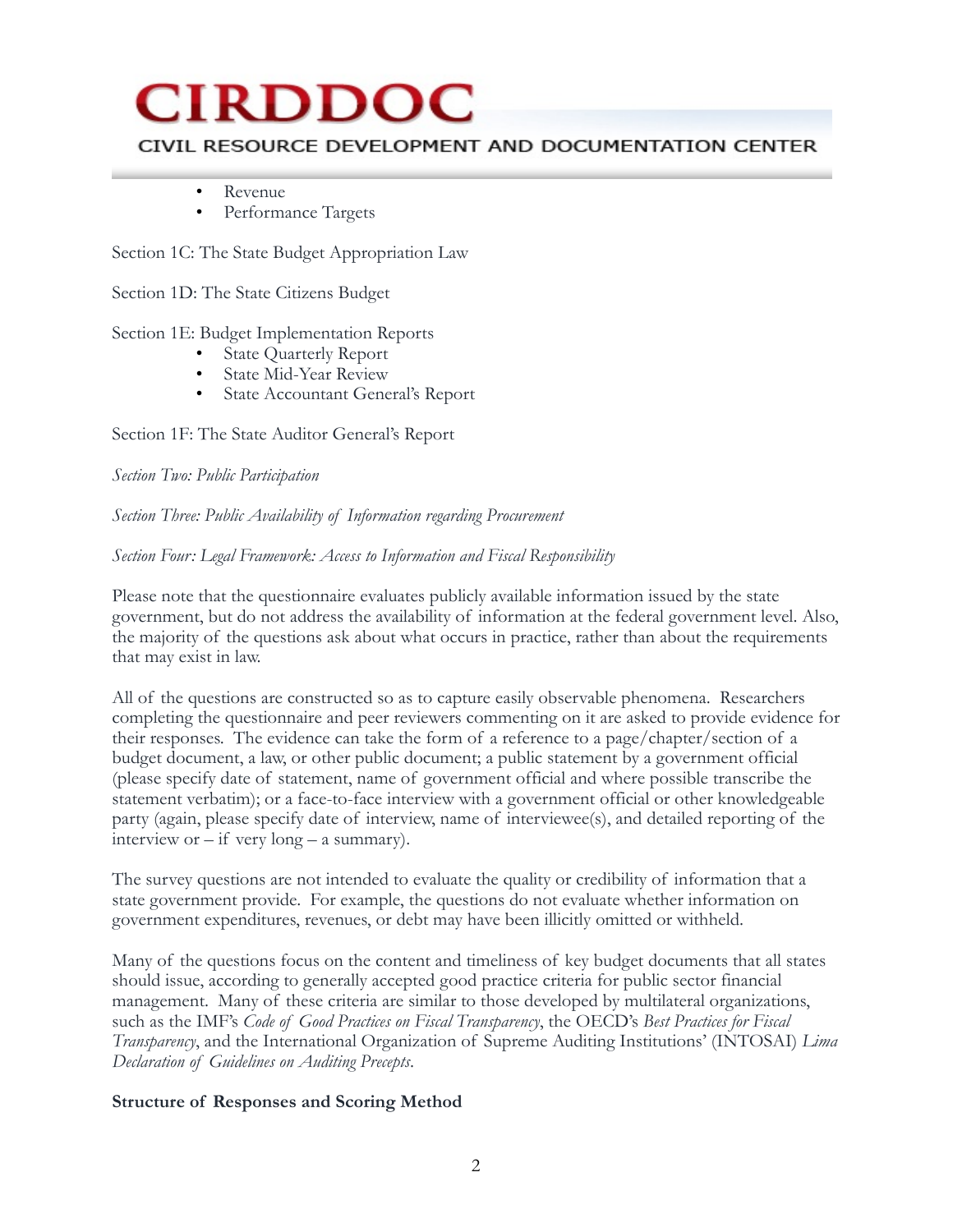## CIVIL RESOURCE DEVELOPMENT AND DOCUMENTATION CENTER

Most of the questions in this questionnaire require the researcher to choose among five response options. Responses "A" or "B" describe a situation or condition that represents good practice regarding the subject matter of the question. The responses "C" or "D" correspond to practices that are considered poor. An "A" response indicates that a standard is fully met, while a "D" response indicates a standard is not met at all. The fifth response is "E," or not applicable. Researchers will be asked to provide evidence for their responses and to enrich their questionnaires with comments, as appropriate. The "E" response should be used as sparingly as possible because it refers to exceptional cases or special circumstances which justify that a practice is not applicable to a specific state even though it applies to others.

For the purposes of aggregating the responses, the numeric score of 100 percent is awarded for an "A" response, 67 percent for a "B", 33 percent for a "C", and zero for a "D." The response of "E" causes the question not to be counted as part of the aggregated category. Some questions have three possible responses: "A," "B," or "C" (not applicable). For these questions, a score of 100 percent is awarded for the "A" response, and zero for the "B" response. The "C" response causes the question not to be included in the aggregated category.

Example of score aggregation: if researchers want to calculate the State Public Participation Index for state X, they will use questions 32-44 in section 2. If state X scores "B" or 67 percent for questions 32-37; "A" or 100 percent for questions 38 and 39; "d" or 0 percent for question 40-42; "C" or 33 percent for question 43-44, we can calculate the average of the responses to these 13 questions and hence the State Public Participation Index.

 $(67*6)$  +  $(100*2)$  +  $(0*3)$  +  $(33*2)/13 = 51.39$ 

Therefore, the State Public Participation Index for the state is 51 (we can take out the decimals and approximate to the closest digit).

The State Budget Document Availability Index and the State Procurement Transparency Index will be calculated the same way.

#### *State Budget documents Availability Index = simple average of scores assigned to questions 1-2831 (section one of the questionnaire)*

This score will reflect the timeliness and basic content (comprehensiveness) of publicly available state key budget information.

Note: the timely public availability and comprehensiveness of the State Draft Budget Estimates is a key determinant of a state's Budget documents Availability Index score, as evidenced by the fact that about 9 out of the 31 questions used to calculate the index refer to this document.

*State Public Participation Index = simple average of scores assigned to questions 32-44 (section two of the questionnaire)*

*State Procurement Transparency Index = simple average of the scores assigned to questions 45-59 (section three of the questionnaire)*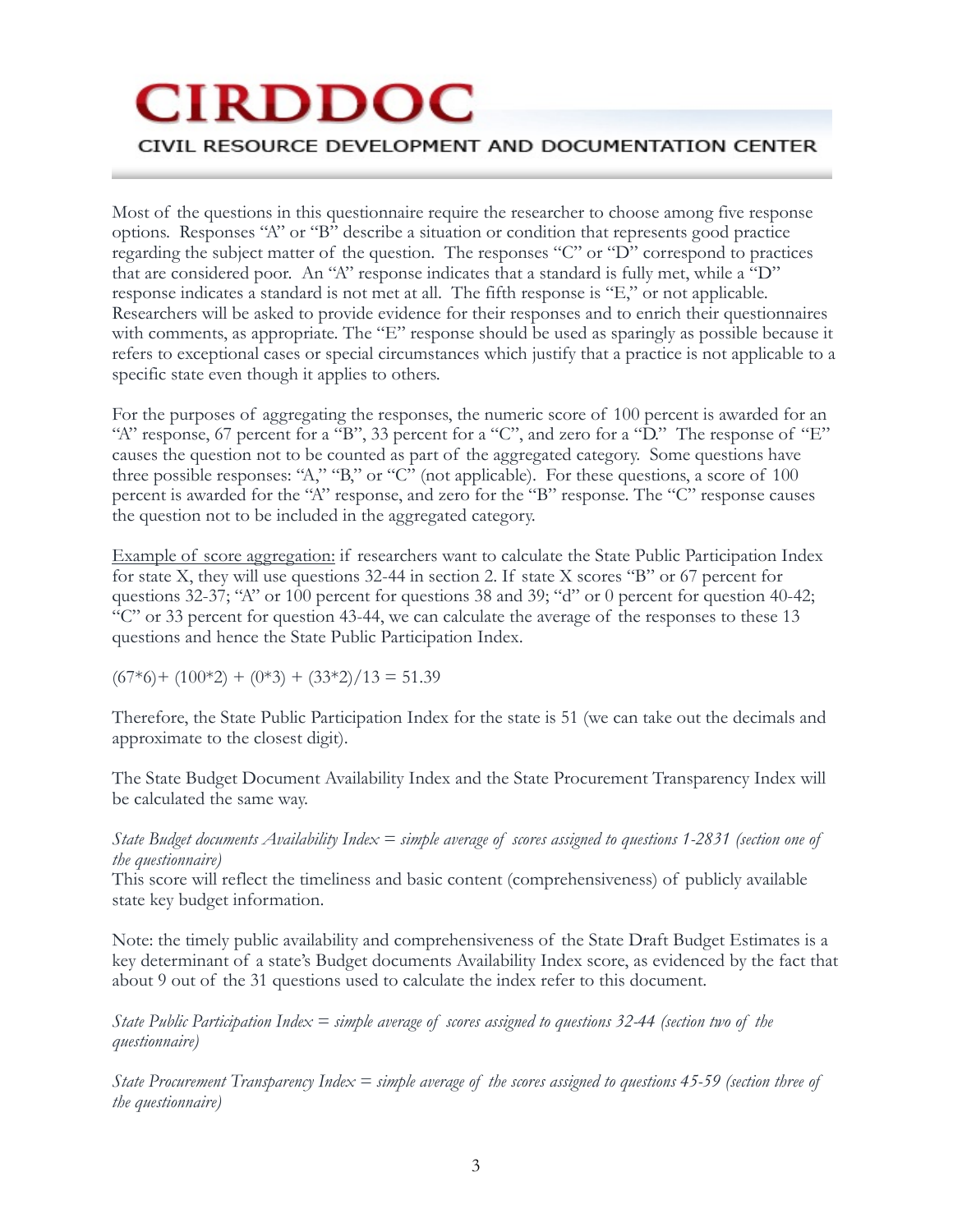# CIVIL RESOURCE DEVELOPMENT AND DOCUMENTATION CENTER

**Please note: DO NOT average the numeric responses to** *all* **questions (1-70) to produce one single, all-encompassing index.** This is because the questions in each section are relevant to only one specific aspect of state transparency and participation (key budget information, participation and procurement).

### **The Research Process**

The purpose of the Questionnaire on State Budget Transparency in Nigeria is to conduct a study across 36 states to determine state budget transparency levels, by measuring public availability of state budget documents, transparency in state procurement, and the degree of public participation in the state budget process.

From May to December 2018, the Civil Resource Development and Documentation Centre will work with civil society partners in 36 states to complete the Questionnaire on State Budget Transparency in Nigeria. Researchers will collect data on the four topics covered by the survey, select a response for each question, and provide accurate, objective and succinct evidence (citation and comments) for each answer.

One researcher, or group of researchers, within an organization from each of the states will be responsible for submitting one completed questionnaire for that state. Thus, the results that

### **Questions included in the three indices:**

### **State Budget documents Availability Index**

- State Budget Call Circular: Questions 1-4
- State Draft Budget Estimates: Questions 5-14;
- State Budget Appropriation Law and State Approved Estimates: Question 15-23;
- State Citizens Budget: Question 24-25;
- Execution reports (State Quarterly Reports, Mid-Year Review and Accountant-General's Report: Questions 26-29
- State Auditor General's Report: Questions 23-31.

### **State Public Participation Index**

- Questions 32-44
- **State Public Procurement Index** 
	- Questions 45-59

**Legal Framework on Access to Budget Information and Fiscal Responsibility** 

will be presented for each state will be based on a single completed questionnaire.

For the 2018 round of research, the researchers will begin to collect data in May 2018 and complete the questionnaire by October 2018. No events or developments that occurred after 15 October 2018 will be taken into account in completing the questionnaires.

Researchers are required to provide evidence for each of their responses. Each answer must be submitted, with an explanatory note (i.e., comment) as well as a citation from budget documents; state laws; statements or interviews with state government officials, representatives of the state assembly, or others expert on the budget process.

To assist researchers in completing the questionnaire, CIRDDOC will provide them with a *Guide to the Questionnaire on State Budget Transparency in Nigeria*. The guide outlines the research method to be used in completing the questionnaire and it introduces researchers to good practices and concepts related public expenditure management. The guide also provides detailed explanations on how to choose between possible responses and the assumptions to use in answering each question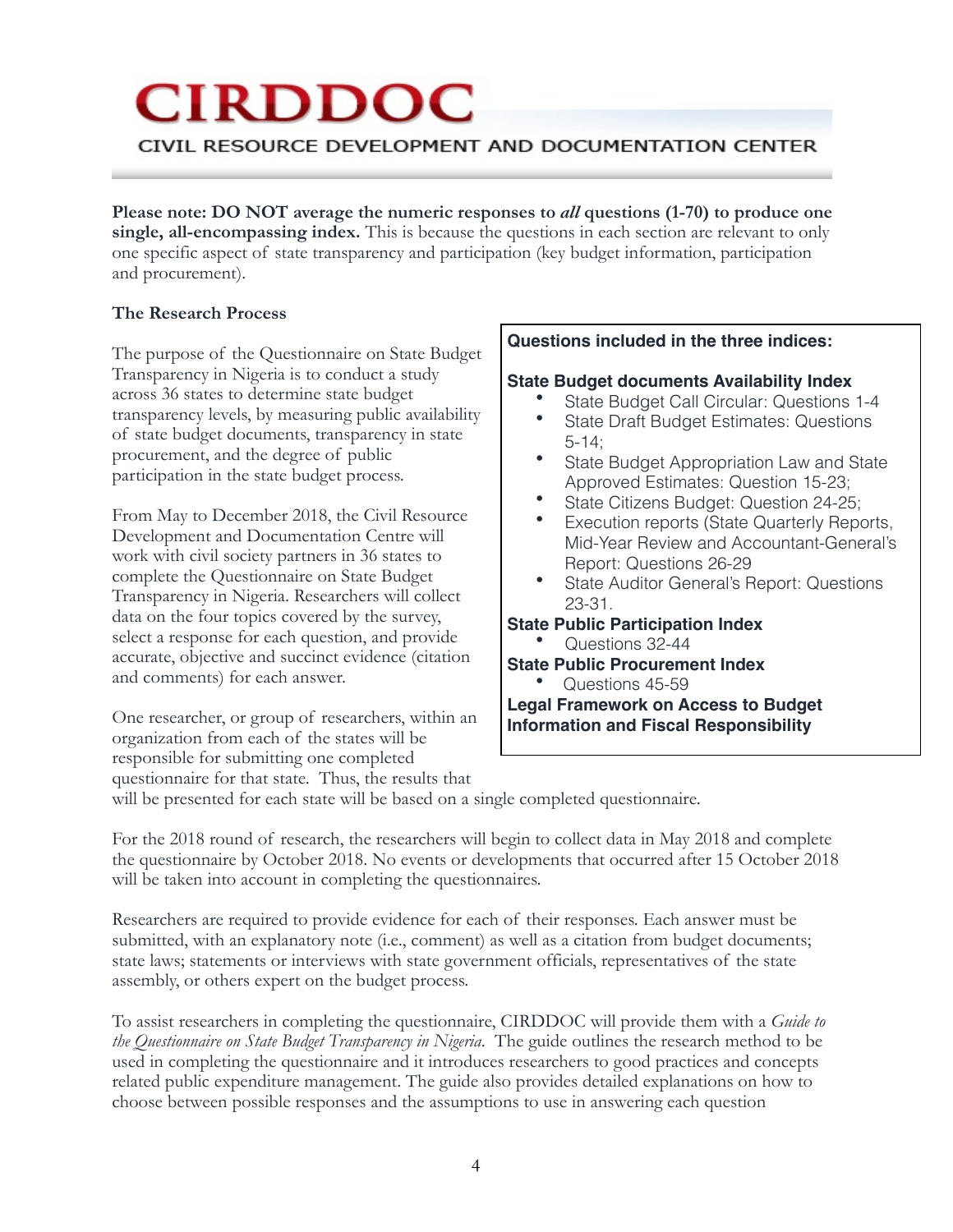# CIVIL RESOURCE DEVELOPMENT AND DOCUMENTATION CENTER

Once the questionnaires are completed and submitted (by October 2018), CIRDDOC staff will review them and will spend one month in discussions with researchers (until end November 2018). The review will ensure that the all questions have been answered in a manner that is consistent with the survey methodology, as well as consistent across states. The answers will also be cross-checked against publicly available information. These will include those budget documents that states have made available on the Internet, in public libraries or which researchers are able to acquire on request.

Once the draft questionnaires have been reviewed and discussed between CIRDDOC and the researchers, they will be submitted to a peer reviewer. The peer reviewers are all individuals with substantial working knowledge of the state being reviewed and its budget system.

Finally, CIRDDOC staff will review peer reviewer comments to ensure that the comments were consistent with the study's methodology as outlined in the *Guide to the Questionnaire on State Budget Transparency in Nigeria*. If there are any peer reviewer comments that are inconsistent with the methodology explained in the guide they will be removed, and the remaining comments will then be shared with researchers. Researchers will respond to comments from peer reviewers and CIRDDOC editors will referee any conflicting answers to ensure the consistency of assumptions across states in selecting answers.

### **Definition of "Publicly Available" Budget Information**

For the purpose of this study, "publicly available" information is defined as that information which any and all members of the public might be able to obtain through a request to the public authority issuing the document. This definition, therefore, includes information that is available through welldefined procedures that ensure simultaneous release of public documents to all interested parties, as well as information or documents that are available on request.

The first place to check for information are the websites of the state authorities in charge or issuing the relevant documents. A second step would be to look in public libraries.

If information is not available on the Internet or in public libraries, researchers will check if the information is made available on request. There are many ways of doing this – more than one approach can also be used, to cross-check and accurately verify a document's public availability. [Note, however, that approach c should not be used on its own, but together with a, or b]

- a) Researchers can conduct unannounced site visits: themselves
- b) Researchers can ask members of other civil society groups, journalists or others to request budget and public procurement documents to test their availability to the general public.
- c) Researchers can conduct surveys of civil society and other users of budget and public procurement information to determine the availability of a budget document or procurement information. This is necessary because in some states substantial budget and public procurement information is produced but is not shared with the public at all, or state government officials make arbitrary decisions regarding which individuals they are willing to share information with.